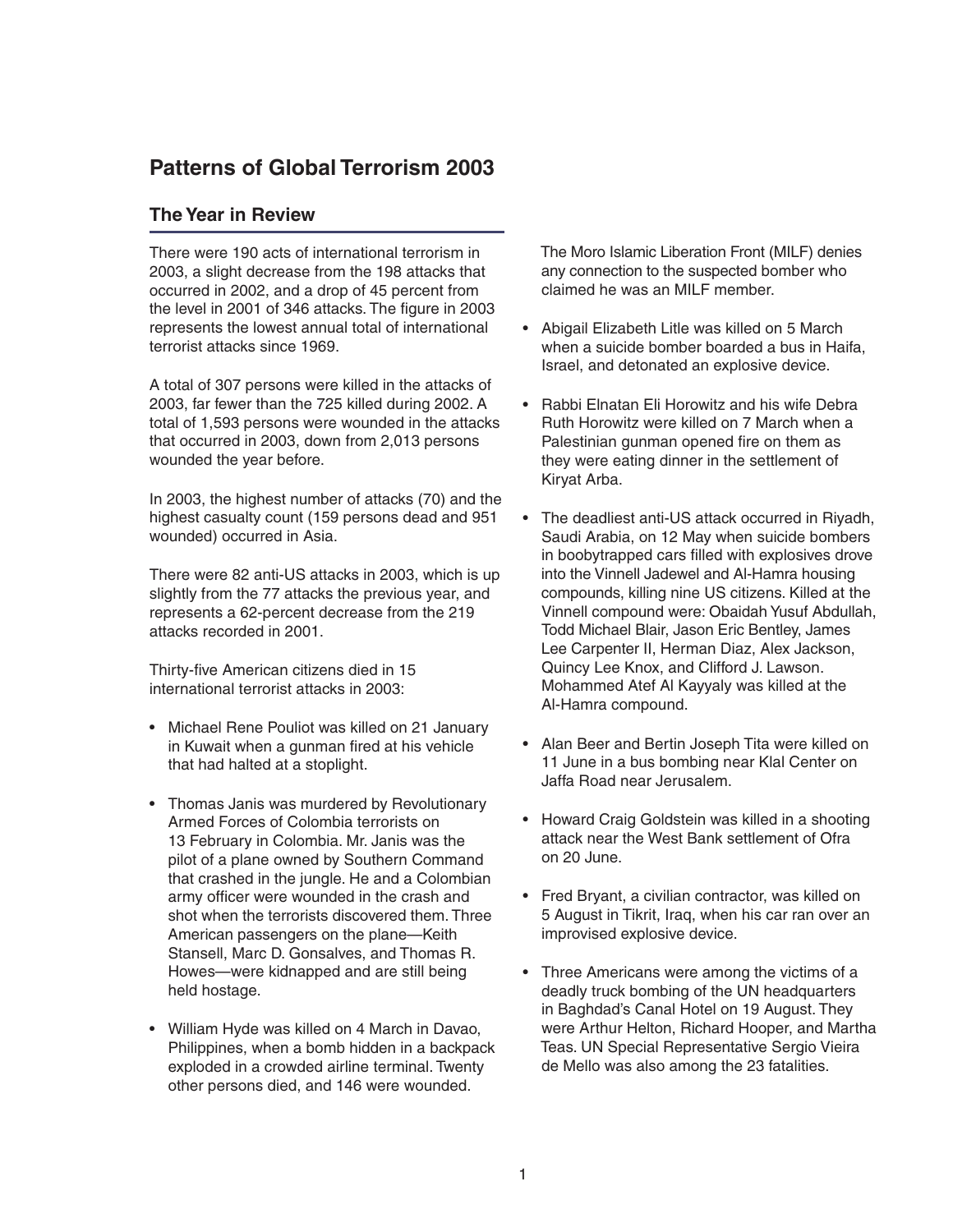- Five Americans were killed in Jerusalem on 19 August when a suicide bomber riding on a bus detonated explosives attached to his body. They were Goldy Zarkowsky, Eli Zarkowsky, Mordechai Reinitz, Yessucher Dov Reinitz, and Tehilla Nathansen. Fifteen other persons were killed and 140 wounded in the attack.
- Dr. David Applebaum and his daughter Naava Applebaum were killed on 9 September in a bombing at the Cafe Hillel in Jerusalem.
- Three Americans were killed on 15 October in Gaza Strip as their US Embassy Tel Aviv motorcade was struck by an apparent roadside blast. They were John Branchizio, Mark T. Parson, and John Martin Linde, Jr. All three were security contractors.
- Lt. Col. Charles H. Buehring was killed on 26 October in Baghdad during a rocket-propelled grenade attack on the Al-Rasheed Hotel. Deputy Secretary of Defense Paul D. Wolfowitz was staying at the hotel at the time of the attack.
- Two Americans, William Carlson and Christopher Glenn Mueller, were killed in an ambush by armed militants in Shkin, Afghanistan, on 27 October. Both were US Government contract workers.

## **Note**

Most of the attacks that have occurred during Operation Iraqi Freedom and Operation Enduring Freedom do not meet the longstanding US definition of international terrorism because they were directed at combatants, that is, US and Coalition forces on duty. Attacks against noncombatants, that is, civilians and military personnel who at the time of the incident were unarmed and/or not on duty, are judged as terrorist attacks.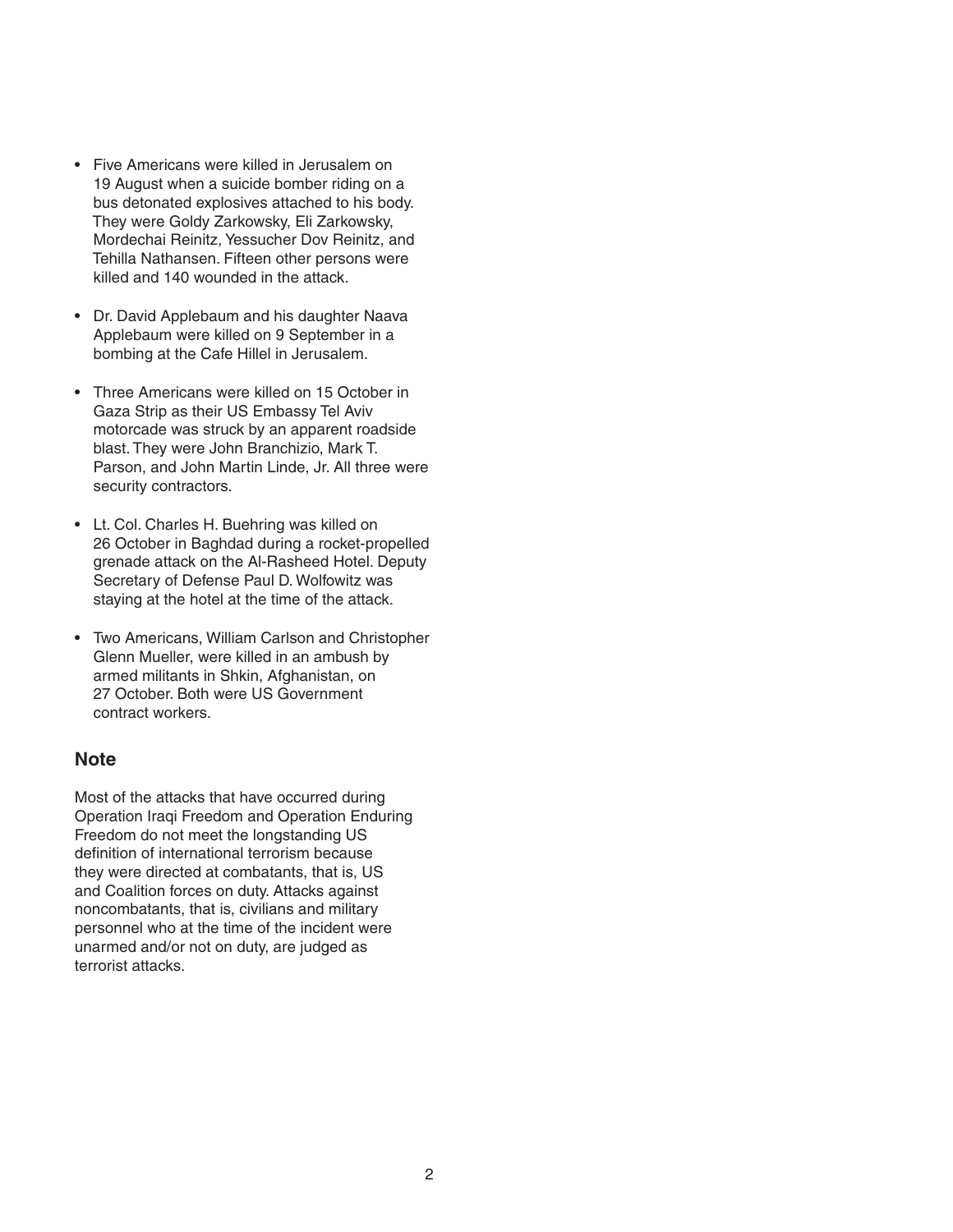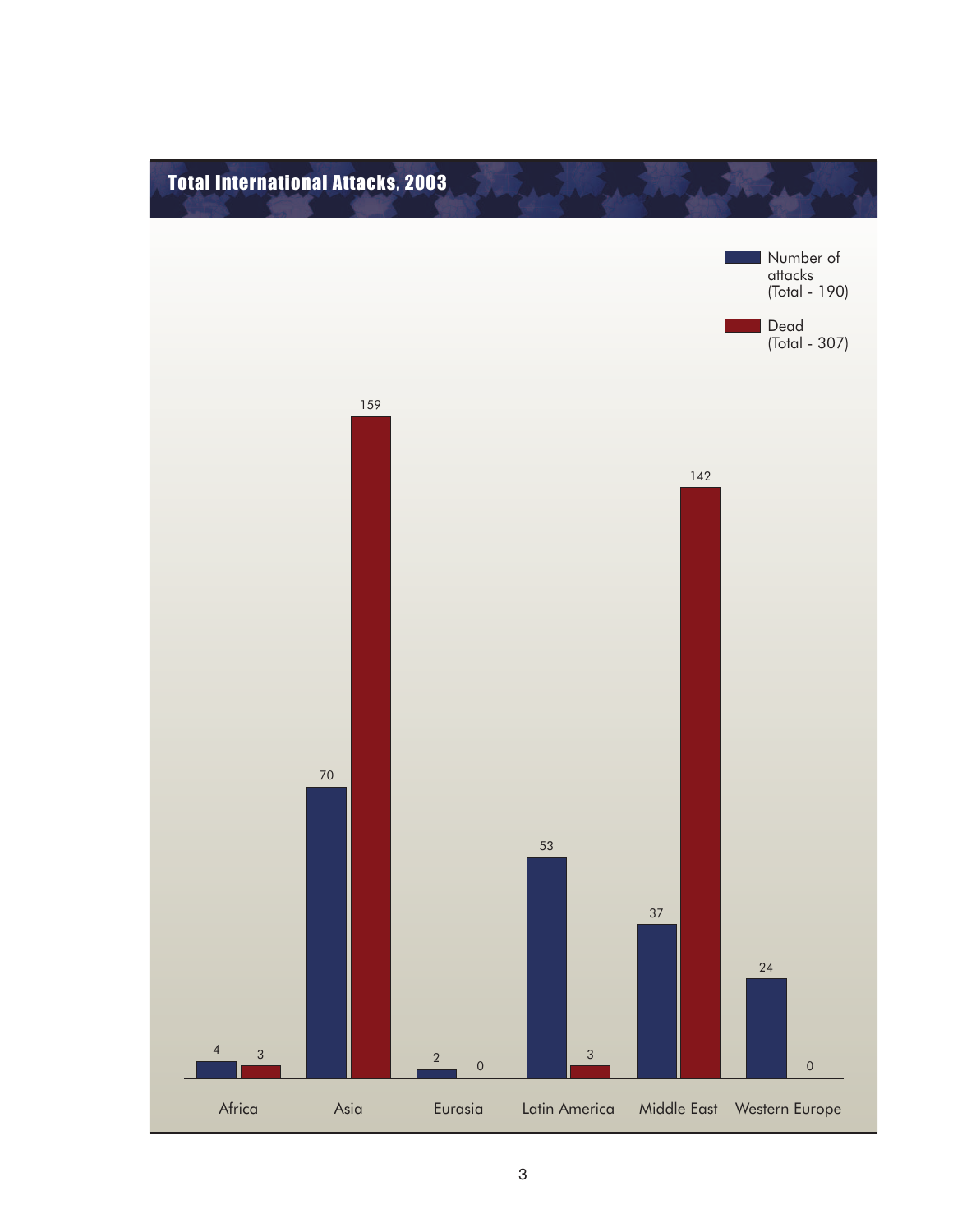